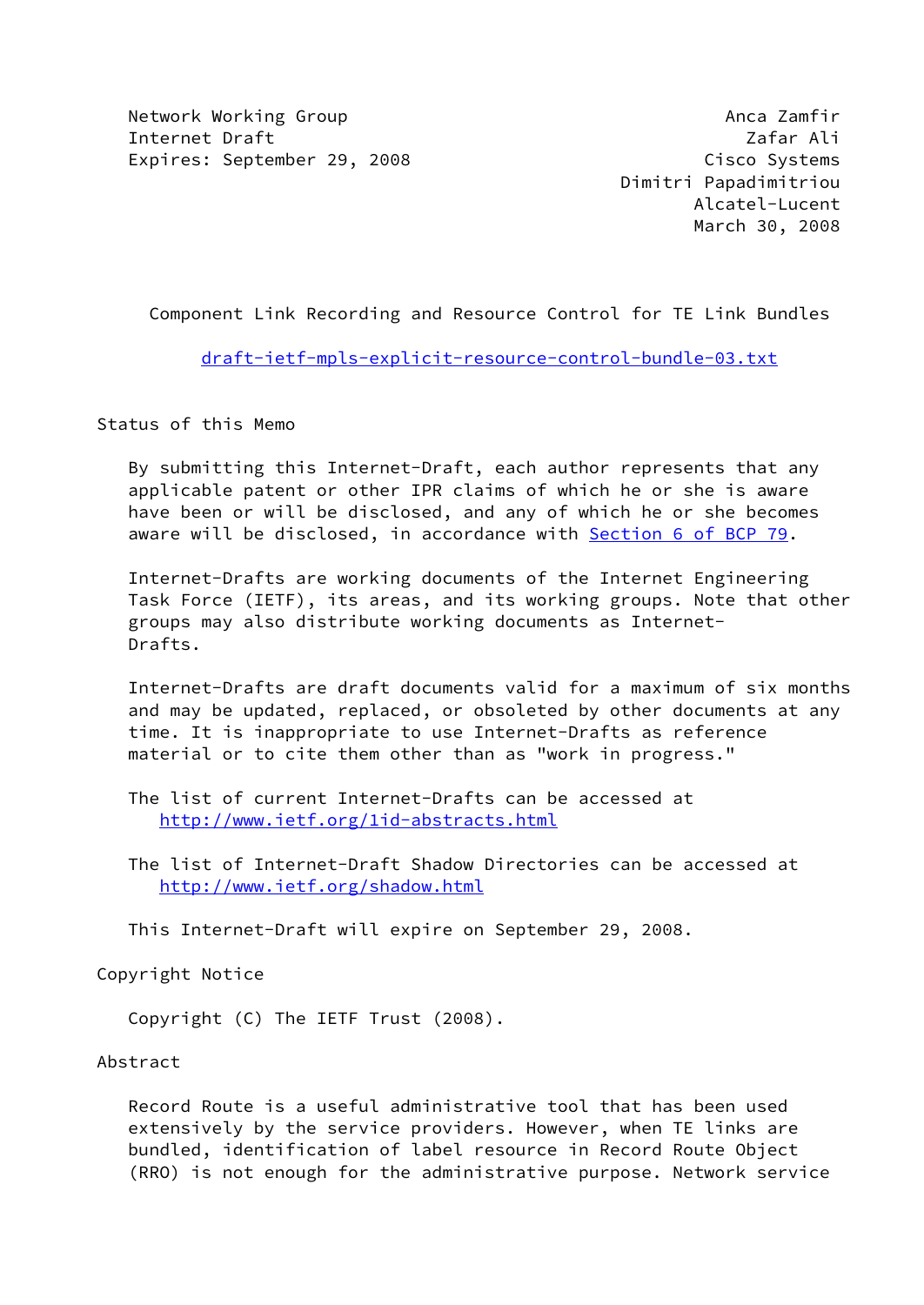<span id="page-1-0"></span>Component Link Record. & Resource Control for TE Link Bundles Mar.2008

 providers would like to know the component link within a TE link that is being used by a given LSP. In other words, when link bundling is used, resource recording requires mechanisms to specify the component link identifier, along with the TE link identifier and Label. As it is not possible to record component link in the RRO, this draft defines the extensions to RSVP-TE [[RFC3209](https://datatracker.ietf.org/doc/pdf/rfc3209)] and [\[RFC3473](https://datatracker.ietf.org/doc/pdf/rfc3473)] to specify component link identifiers for resource recording purposes.

 This draft also defines the Explicit Route Object (ERO) counterpart of the RRO extension. The ERO extensions are needed to perform explicit label/ resource control over bundled TE link. Hence, this document defines the extensions to RSVP-TE [[RFC3209\]](https://datatracker.ietf.org/doc/pdf/rfc3209) and [\[RFC3473](https://datatracker.ietf.org/doc/pdf/rfc3473)] to specify component link identifiers for explicit resource control and recording over TE link bundles.

Conventions used in this document

 The key words "MUST", "MUST NOT", "REQUIRED", "SHALL", "SHALL NOT", "SHOULD", "SHOULD NOT", "RECOMMENDED", "MAY", and "OPTIONAL" in this document are to be interpreted as described in [RFC 2119 \[RFC2119](https://datatracker.ietf.org/doc/pdf/rfc2119)].

Table of Contents

|  | 2. Resource Control and Recording3                               |
|--|------------------------------------------------------------------|
|  |                                                                  |
|  | 3.1 Component Interface Identifier RRO subobject4                |
|  | 3.2 Processing of Component Interface identifier RRO Subobject.5 |
|  | 4. Signaling Component Interface Identifier in ERO6              |
|  | 4.1 Processing of Component Interface Identifier ERO Subobject.7 |
|  |                                                                  |
|  |                                                                  |
|  |                                                                  |
|  |                                                                  |
|  |                                                                  |
|  |                                                                  |
|  |                                                                  |
|  | 10. Intellectual Property Considerations12                       |
|  |                                                                  |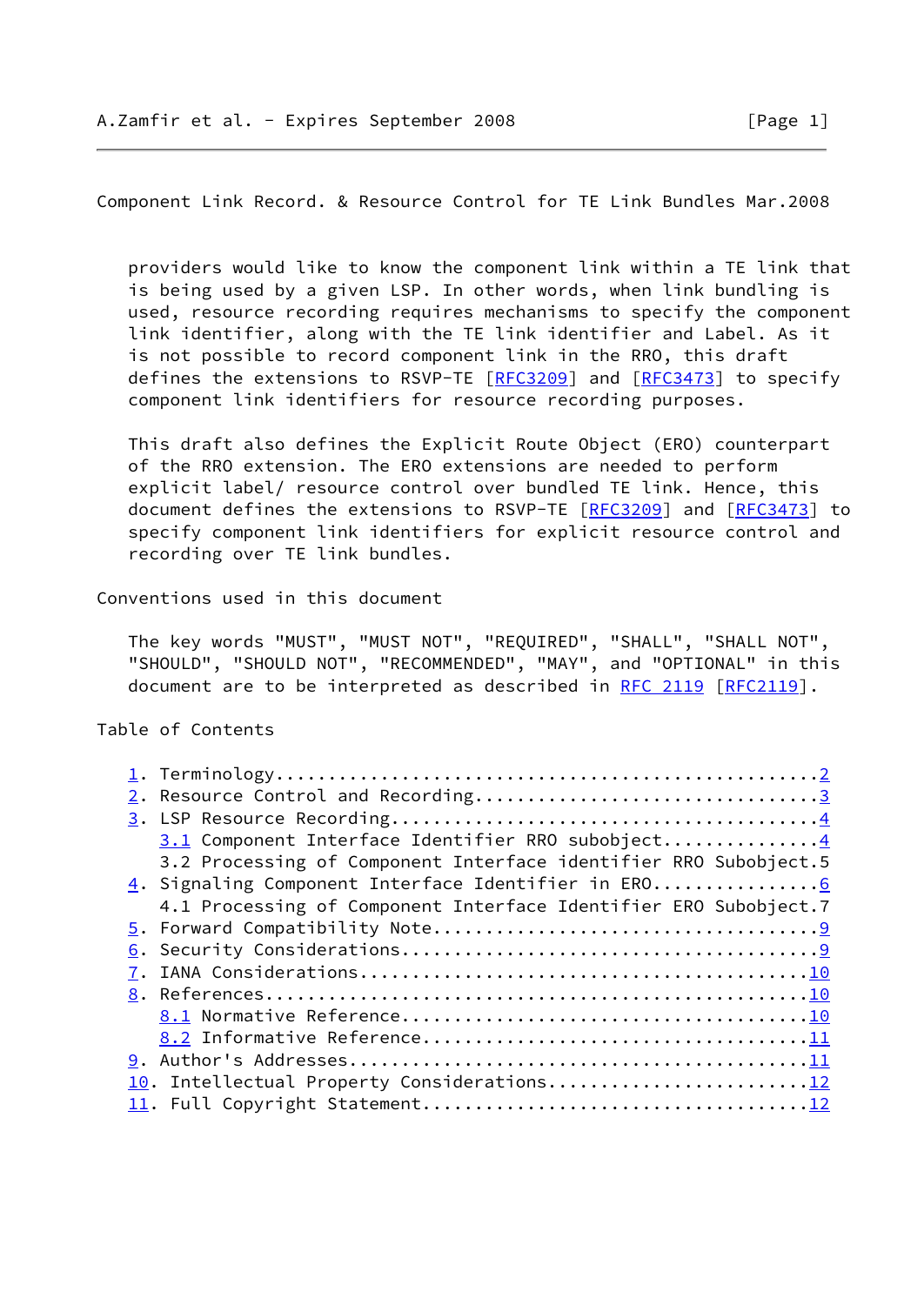A.Zamfir et al. - Expires September 2008 [Page 2]

<span id="page-2-2"></span>Component Link Record. & Resource Control for TE Link Bundles Mar.2008

## <span id="page-2-0"></span>[1](#page-2-0). Terminology

 TE Link: Unless specified otherwise, it refers to a bundled Traffic Engineering link as defined in [\[RFC4201](https://datatracker.ietf.org/doc/pdf/rfc4201)]. Furthermore, the terms TE Link and bundled TE Link are used interchangeably in this draft.

 Component (interface) link: refers (locally) to a component link as part of a bundled TE link. A component link is numbered/ unnumbered in its own right. For unnumbered component links, the component link ID is assumed to be unique on an advertising node. For numbered component links, the component link ID is assumed to be unique within a domain.

 Component Interface Identifier: Refers to an ID used to uniquely identify a Component Interface. On a bundled link a combination of <component link identifier, label> is sufficient to unambiguously identify the appropriate resources used by an LSP [[RFC4201](https://datatracker.ietf.org/doc/pdf/rfc4201)].

<span id="page-2-1"></span>[2](#page-2-1). Resource Control and Recording

 In GMPLS networks that deals with unbundled (being either PSC, L2SC, TDM or LSC) TE Links, one of the types of resources that an LSP originator can control and would like to record are the TE Link interfaces used by the LSP. The resource control and recording is done by the use of an explicit route, i.e., Explicit Route (ERO) Object and record Route, i.e., Record Route Object (RRO) object, respectively.

Link Bundling, introduced in [\[RFC4201](https://datatracker.ietf.org/doc/pdf/rfc4201)], is used to improve routing scalability by reducing the amount of TE related information that needs to be flooded and handled by IGP in a TE network. This is accomplished by aggregating and abstracting the TE Link resource. In some cases the complete resource identification is left as a local decision. However, as described above there are cases when it is desirable for a non-local (e.g., LSP head-end) node to identify completely or partially the LSP resources. In either case, and for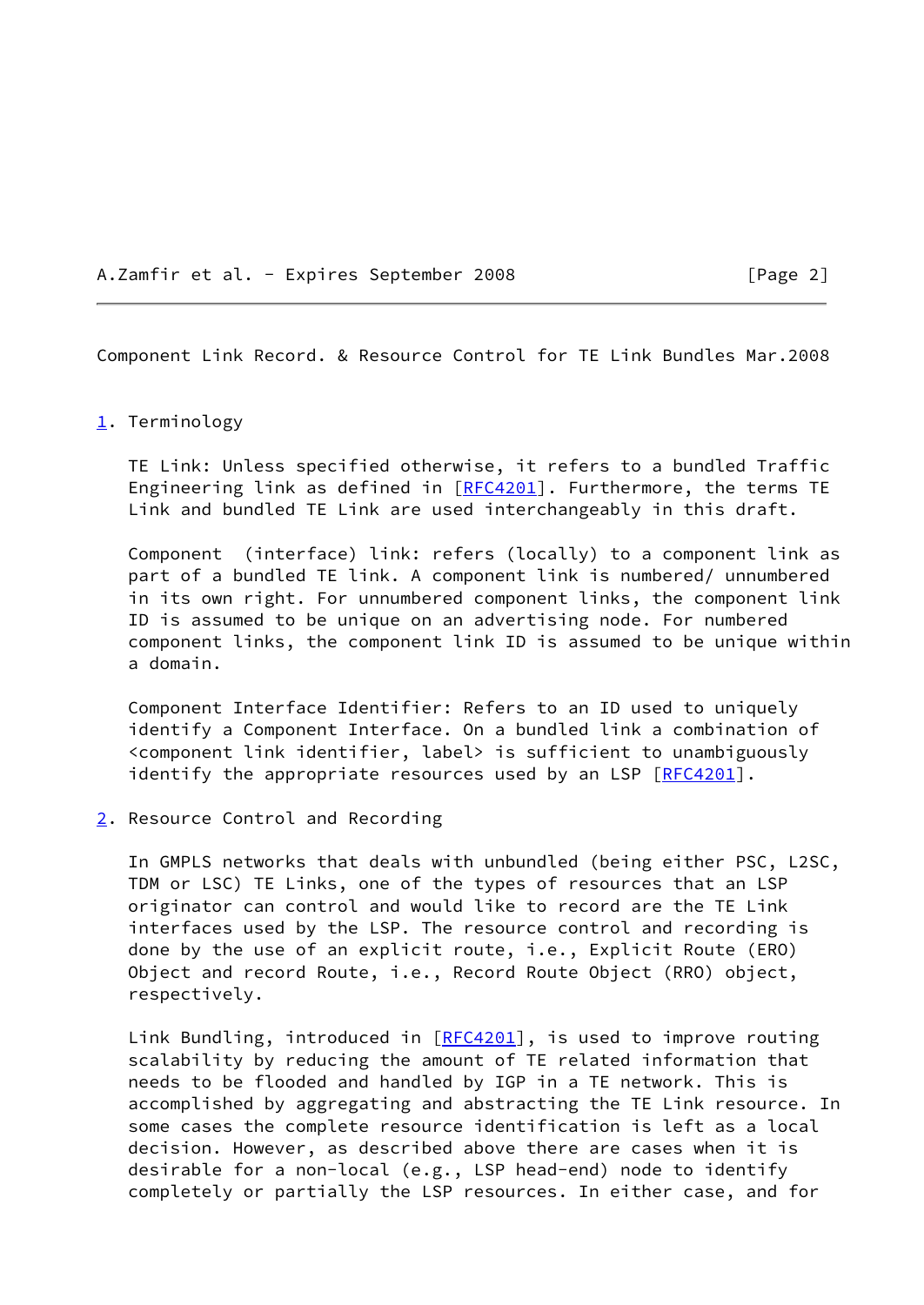administrative reasons, it is required to know which component link within a bundled TE link has been used for a given LSP.

When link bundling is used to aggregate multiple component links into a TE link, label is not the only resource that needs to be identified and recorded. In other words, the TE Link and the Label specified in the ERO/ RRO objects are not enough to completely identify the resource. For the bundled TE link case, in order to fully specify the resources on a link for a given LSP, the component link needs to be specified along with the label. In the case of bi-directional LSPs both upstream and downstream information may be specified. Therefore, explicit resource control and recording over a bundled TE link also requires ability to specify a component link within the TE link.

A.Zamfir et al. - Expires September 2008 [Page 3]

<span id="page-3-1"></span>Component Link Record. & Resource Control for TE Link Bundles Mar.2008

 This draft defines extensions to and describes the use of RSVP-TE [\[RFC3209](https://datatracker.ietf.org/doc/pdf/rfc3209)], [[RFC3471\]](https://datatracker.ietf.org/doc/pdf/rfc3471), [[RFC3473](https://datatracker.ietf.org/doc/pdf/rfc3473)] to specify the component link identifier for resource recording and explicit resource control over TE link bundles. Specifically, in this document, component interface identifier RRO and ERO subobjects are defined to complement their Label RRO and ERO counterparts. Furthermore, procedures for processing component interface identifier RRO and ERO subobjects and how they can co-exist with the Label RRO and ERO subobjects are specified.

<span id="page-3-0"></span>[3](#page-3-0). LSP Resource Recording

 LSP Resource Recording refers to the ability to record the resources used by an LSP.

 The procedure for unbundled numbered TE links is described in [\[RFC3209](https://datatracker.ietf.org/doc/pdf/rfc3209)] and for unbundled unnumbered TE links in [[RFC3477\]](https://datatracker.ietf.org/doc/pdf/rfc3477). For the purpose of recording LSP resources used over bundled TE Links, the Component Interface Identifier RRO sub-object is introduced.

<span id="page-3-2"></span>[3.1](#page-3-2) Component Interface Identifier RRO subobject

 A new subobject of the Record Route Object (RRO) is used to record component interface identifier of a (bundled) TE Link. This subobject has the following format:

0 1 2 3 0 1 2 3 4 5 6 7 8 9 0 1 2 3 4 5 6 7 8 9 0 1 2 3 4 5 6 7 8 9 0 1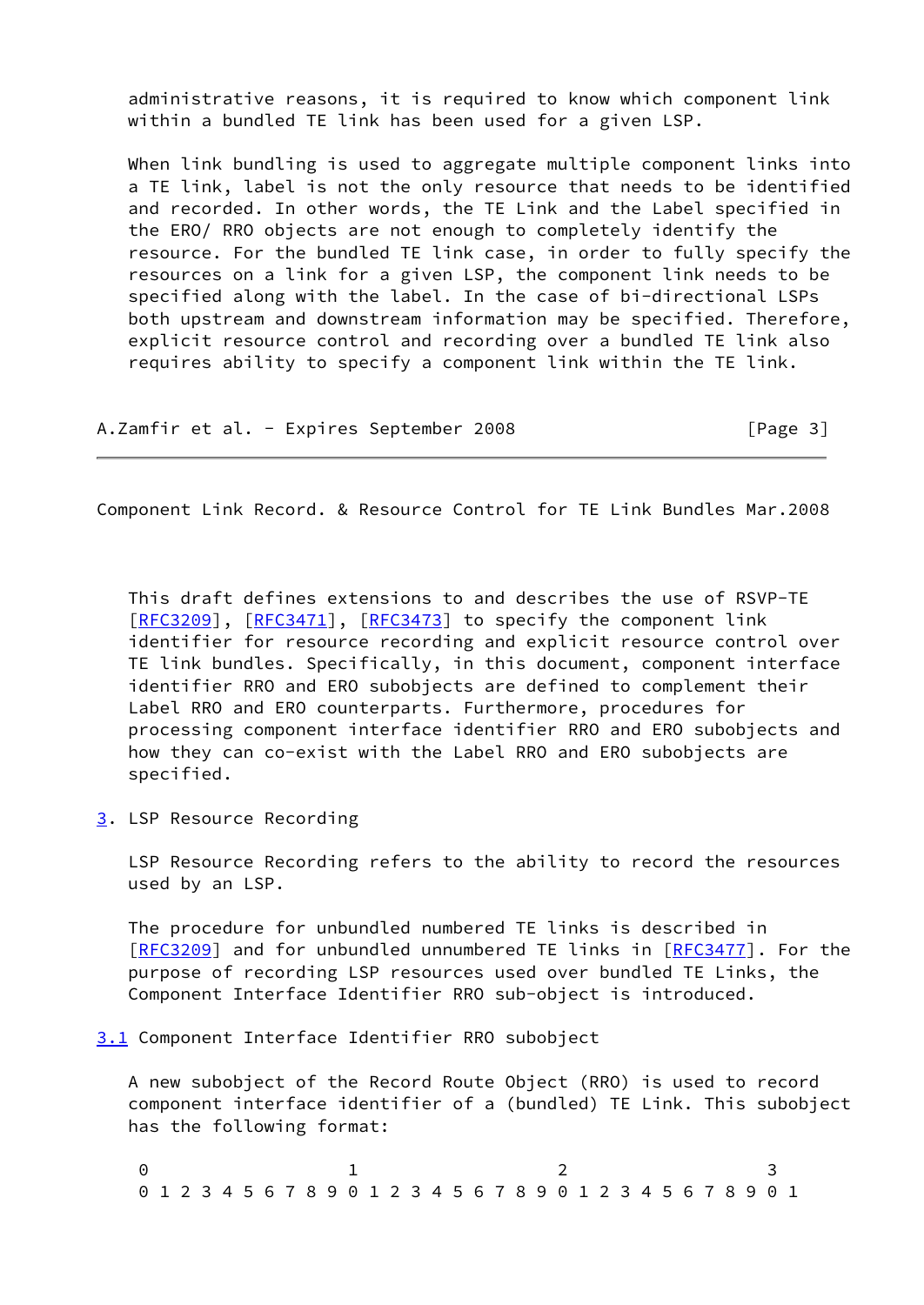+-+-+-+-+-+-+-+-+-+-+-+-+-+-+-+-+-+-+-+-+-+-+-+-+-+-+-+-+-+-+-+-+ |L| Type | Length |U| Reserved (must be zero) | +-+-+-+-+-+-+-+-+-+-+-+-+-+-+-+-+-+-+-+-+-+-+-+-+-+-+-+-+-+-+-+-+ | | // IPv4, IPv6 or unnumbered Component Interface Identifier // | . . . | +-+-+-+-+-+-+-+-+-+-+-+-+-+-+-+-+-+-+-+-+-+-+-+-+-+-+-+-+-+-+-+-+ L: 1 bit This bit must be set to 0. Type Type 10 (TBD): Component Interface identifier IPv4 Type 11 (TBD): Component Interface identifier IPv6 Type 12 (TBD): Component Interface identifier Unnumbered Length A.Zamfir et al. - Expires September 2008 [Page 4]

Component Link Record. & Resource Control for TE Link Bundles Mar.2008

 The Length contains the total length of the subobject in bytes, including the Type and Length fields. The Length is 8 bytes for the Component Interface identifier IPv4 and Component Interface identifier Unnumbered types. For Component Interface identifier IPv6 type of sub-object, the length field is 20 bytes.

U: 1 bit

 This bit indicates the direction of the component interface. It is 0 for the downstream interface. It is set to 1 for the upstream interface and is only used for bi-directional LSPs.

<span id="page-4-0"></span>[3.2](#page-4-0) Processing of Component Interface identifier RRO Subobject

 If a node desires component link recording, the "Component Link Recording desired" flag (value TBD) should be set in the LSP\_ATTRIBUTES object, object that is defined in [\[RFC4420](https://datatracker.ietf.org/doc/pdf/rfc4420)].

Setting of "Component Link Recording desired" flag is independent of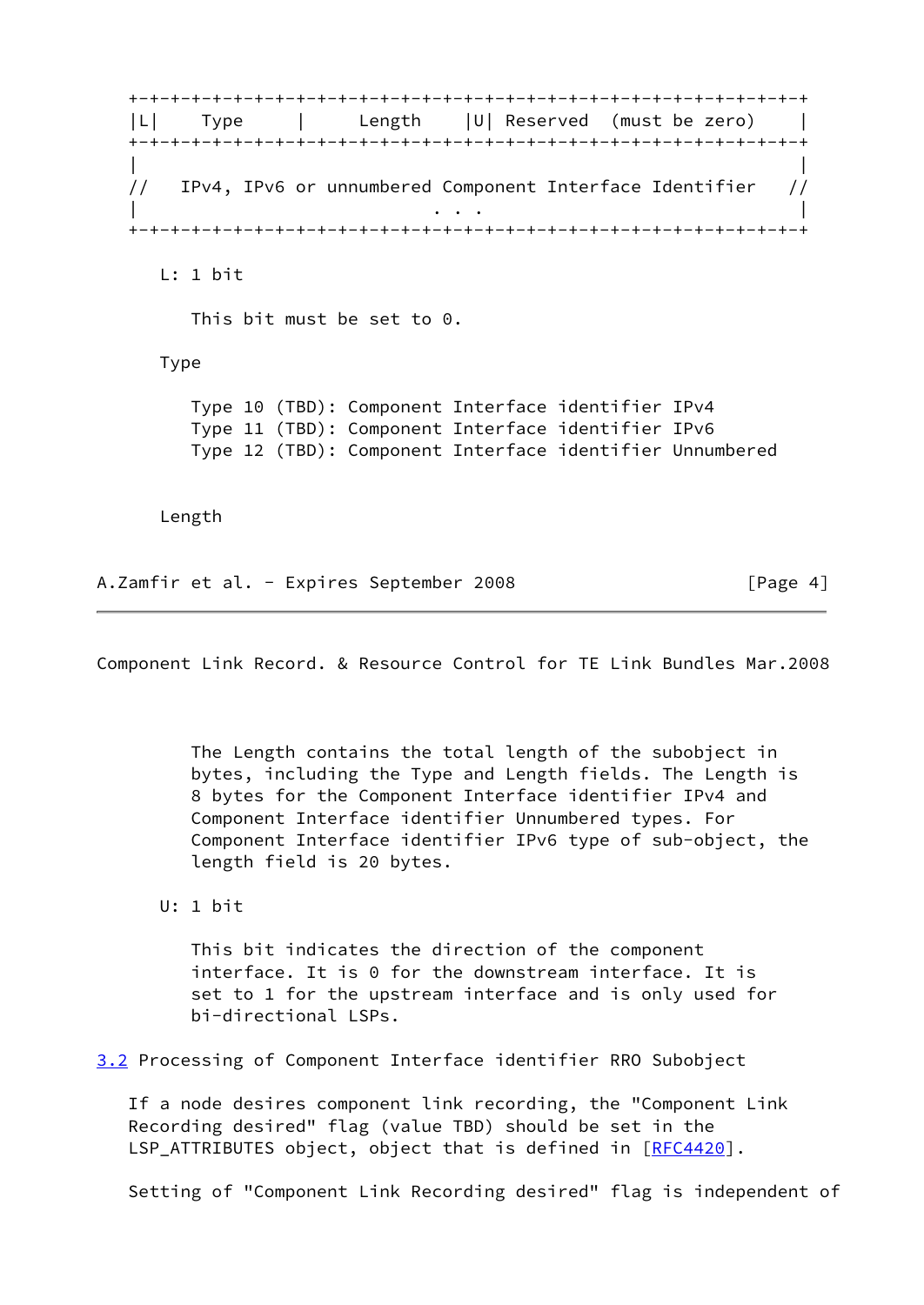the Label Recording flag in SESSION\_ATTRIBUTE object as specified in [\[RFC3209](https://datatracker.ietf.org/doc/pdf/rfc3209)]. Nevertheless, the following combinations are valid:

- 1) If both Label and Component Link flags are clear, then neither Labels nor Component Links are recorded.
- 2) If Label Recording flag is set and Component Link flag is clear, then only Label Recording is performed as defined in [[RFC3209\]](https://datatracker.ietf.org/doc/pdf/rfc3209).
- 3) If Label Recording flag is clear and Component Link flag is set, then Component Link Recording is performed as defined in this proposal.
- 4) If both Label Recording and Component Link flags are set, then Label Recording is performed as defined in [[RFC3209](https://datatracker.ietf.org/doc/pdf/rfc3209)] and also Component Link recording is performed as defined in this proposal.

 In most cases, a node initiates recording for a given LSP by adding the RRO to the Path message. If the node desires Component Link recording and if the outgoing TE link is bundled, then the initial RRO contains the Component Link identifier (numbered or unnumbered) as selected by the sender. As well, the Component Link Recording desired flag is set in the LSP\_ATTRIBUTE object. If the node also desires label recording, it sets the Label\_Recording flag in the SESSION ATTRIBUTE object.

| A.Zamfir et al. - Expires September 2008 |  |  | [Page 5] |
|------------------------------------------|--|--|----------|
|------------------------------------------|--|--|----------|

<span id="page-5-0"></span>Component Link Record. & Resource Control for TE Link Bundles Mar.2008

 When a Path message with the "Component Link Recording desired" flag set is received by an intermediate node, if a new Path message is to be sent for a downstream bundled TE link, the node adds a new Component Link subobject to the RECORD\_ROUTE object (RRO) and appends the resulting RRO to the Path message before transmission.

 Note also that, unlike Labels, Component Link identifiers are always known on receipt of the Path message.

 When the destination node of an RSVP session receives a Path message with an RRO and the "Component Link Recording desired" flag set, this indicates that the sender node needs TE route as well as component link recording. The destination node initiates the RRO process by adding an RRO to Resv messages. The processing mirrors that of the Path messages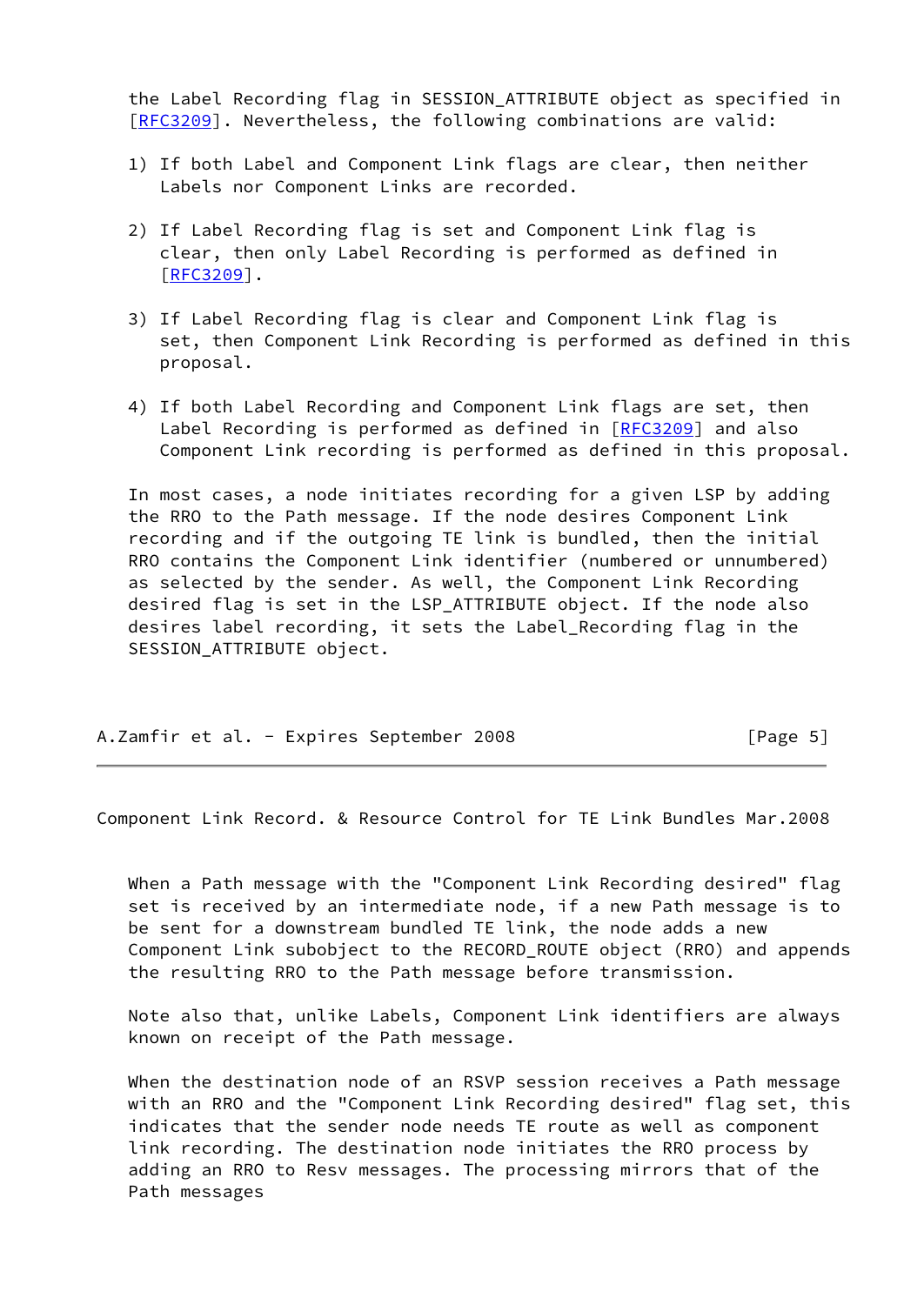The Component Interface Record subobject is pushed onto the RECORD\_ROUTE object (RRO) prior to pushing on the node's IP address. A node MUST NOT push on a Component Interface Record subobject without also pushing on the IP address or unnumbered Interface Id subobject that identifies the TE Link.

When component interfaces are recorded for bi-directional LSPs, component interface RRO subobjects for both downstream and upstream interfaces MUST be included.

<span id="page-6-0"></span>[4](#page-6-0). Signaling Component Interface Identifier in ERO

 A new OPTIONAL subobject of the EXPLICIT\_ROUTE Object (ERO) is used to specify component interface identifier of a bundled TE Link.

 This Component Interface Identifier subobject has the following format:

0 1 2 3 0 1 2 3 4 5 6 7 8 9 0 1 2 3 4 5 6 7 8 9 0 1 2 3 4 5 6 7 8 9 0 1 +-+-+-+-+-+-+-+-+-+-+-+-+-+-+-+-+-+-+-+-+-+-+-+-+-+-+-+-+-+-+-+-+ |L| Type | Length |U| Reserved (MUST be zero) | +-+-+-+-+-+-+-+-+-+-+-+-+-+-+-+-+-+-+-+-+-+-+-+-+-+-+-+-+-+-+-+-+ | | // IPv4, IPv6 or unnumbered Component Interface Identifier // | . . . | +-+-+-+-+-+-+-+-+-+-+-+-+-+-+-+-+-+-+-+-+-+-+-+-+-+-+-+-+-+-+-+-+

L: 1 bit

This bit must be set to 0.

Type

A.Zamfir et al. - Expires September 2008 [Page 6]

Component Link Record. & Resource Control for TE Link Bundles Mar.2008

 Type 10 (TBD): Component Interface identifier IPv4 Type 11 (TBD): Component Interface identifier IPv6 Type 12 (TBD): Component Interface identifier Unnumbered

Length

The Length contains the total length of the subobject in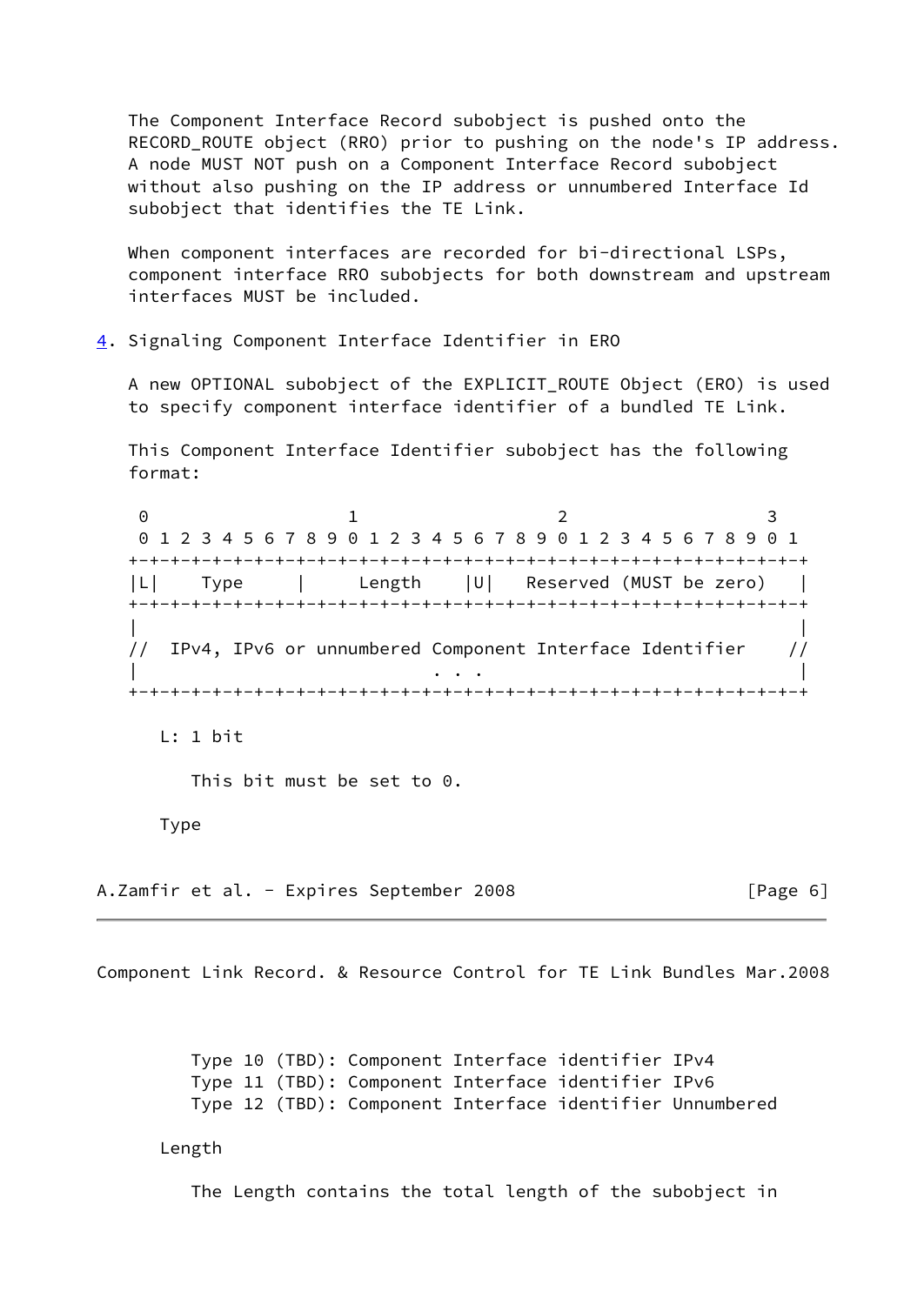bytes, including the Type and Length fields. The Length is 8 bytes for the Component Interface identifier types: IPv4 and Component Interface identifier Unnumbered. For Component Interface identifier IPv6 type of sub-object, the length field is 20 bytes.

U: 1 bit

 This bit indicates the direction of the component interface. It is 0 for the downstream interface. It is set to 1 for the upstream interface and is only used for bi-directional LSPs.

<span id="page-7-0"></span>[4.1](#page-7-0) Processing of Component Interface Identifier ERO Subobject

 The Component Interface Identifier ERO subobject follows a subobject containing the IP address, or the link identifier [[RFC3477](https://datatracker.ietf.org/doc/pdf/rfc3477)], associated with the TE link on which it is to be used. It is used to identify the component of a bundled TE Link.

 The following SHOULD result in "Bad EXPLICIT\_ROUTE object" error being sent upstream by a node processing an ERO that contains the Component Interface ID sub-object:

- o) The first component interface identifier subobject is not preceded by a sub-object containing an IPv4 or IPv6 address, or an interface identifier [[RFC3477\]](https://datatracker.ietf.org/doc/pdf/rfc3477), associated with a TE link.
- o) The Component Interface Identifier ERO subobject follows a subobject that has the L-bit set.
- o) On unidirectional LSP setup, there is a Component Interface Identifier ERO subobject with the U-bit set.
- o) Two Component Interface Identifier ERO subobjects with the same U-bit values exist.

 If a node implements the component interface identifier subobject, it MUST check if it represents a component interface in the bundled TE Link specified in the preceding subobject that contains the IPv4/IPv6 address or interface identifier of the TE Link. If the content of the component interface identifier subobject does not match a component

A.Zamfir et al. - Expires September 2008 [Page 7]

Component Link Record. & Resource Control for TE Link Bundles Mar.2008

interface in the TE link, a "Bad EXPLICIT\_ROUTE object" error SHOULD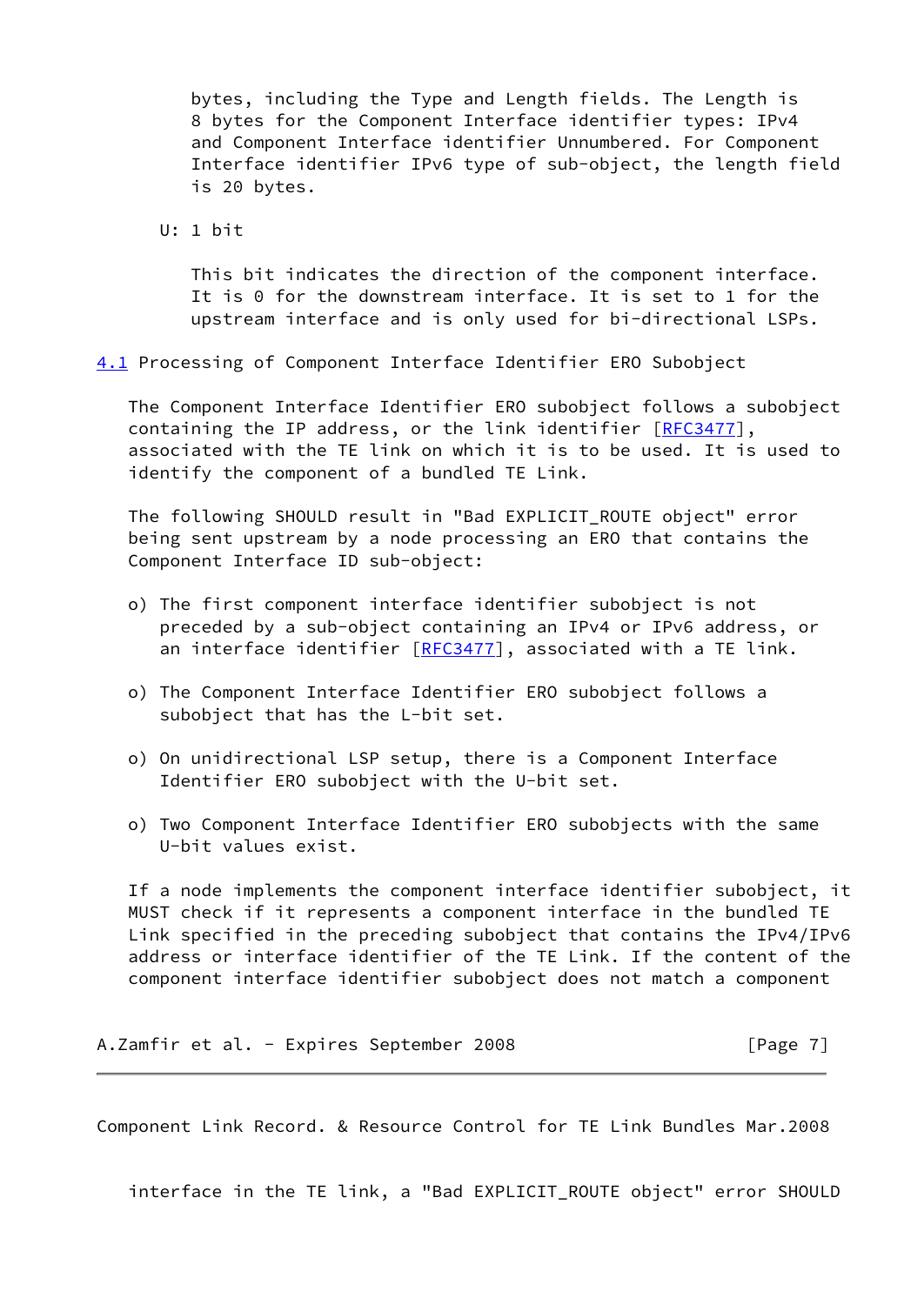be reported as "Routing Problem" (error code 24).

 If U-bit of the subobject being examined is cleared (0) and the upstream interface specified in this subobject is acceptable, then the value of the upstream component interface is translated locally in the TLV of the IF\_ID RSVP HOP object [\[RFC3471](https://datatracker.ietf.org/doc/pdf/rfc3471)]. The local decision normally used to select the upstream component link is bypassed except for local translation into the outgoing interface identifier from the received incoming remote interface identifier. If this interface is not acceptable, a "Bad EXPLICIT\_ROUTE object" error SHOULD be reported as "Routing Problem" (error code 24).

If the U-bit of the subobject being examined is set  $(1)$ , then the value represents the component interface to be used for upstream traffic associated with the bidirectional LSP. Again, if this interface is not acceptable or if the request is not one for a bidirectional LSP, then a "Bad EXPLICIT ROUTE object" error SHOULD be reported as "Routing Problem" (error code 24). Otherwise, the component interface IP address/ identifier is copied into a TLV sub object as part of the IF ID RSVP HOP object. The local decision normally used to select the upstream component link is bypassed except for local translation into the outgoing interface identifier from the received incoming remote interface identifier.

 The IF\_ID RSVP\_HOP object constructed as above MUST be included in the corresponding outgoing Path message.

 Note that, associated with a TE Link sub-object in the ERO, either the (remote) upstream component interface or the (remote) downstream component interface or both may be specified. As specified in [\[RFC4201](https://datatracker.ietf.org/doc/pdf/rfc4201)] there is no relationship between the TE Link type (numbered or unnumbered) and the Link type of any one of its components.

 The Component Interface Identifier ERO subobject is optional. Similarly, presence of the Label ERO sub-objects is not mandatory [\[RFC3471](https://datatracker.ietf.org/doc/pdf/rfc3471)], [[RFC3473\]](https://datatracker.ietf.org/doc/pdf/rfc3473). Furthermore, component interface identifier ERO subobject and Label ERO subobject may be included in the ERO independently of each other. One of the following alternatives applies:

- o) When both sub-objects are absent, a node may select any appropriate component link within the TE link and any label on the selected component link.
- o) When the Label subobject is only present for a bundled link, then the selection of the component link within the bundle is a local decision and the node may select any appropriate component link, which can assume the label specified in the Label ERO.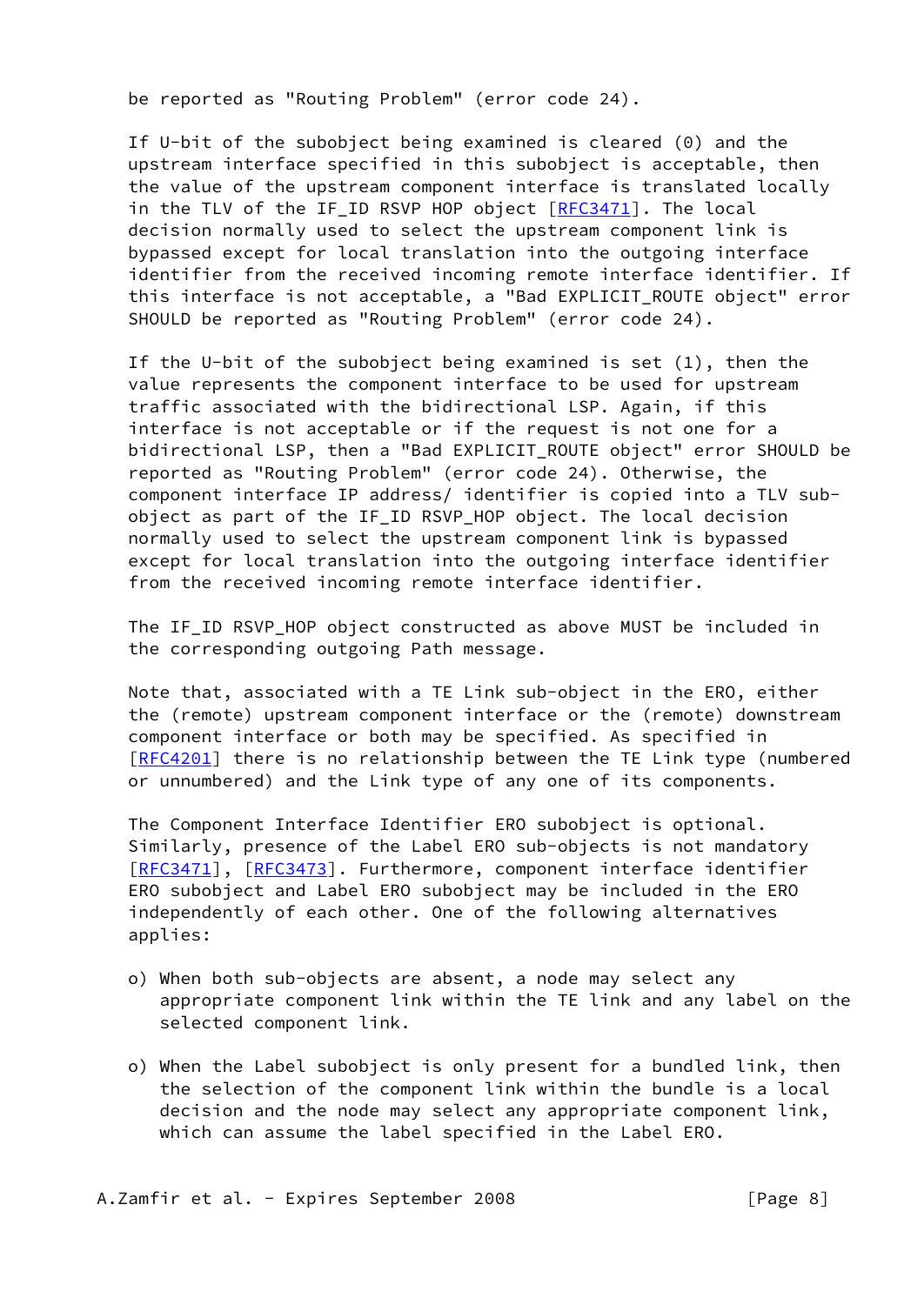<span id="page-9-1"></span>Component Link Record. & Resource Control for TE Link Bundles Mar.2008

- o) When only the component interface identifier ERO subobject is present, a node MUST select the component interface specified in the ERO and may select any appropriate label value at the specified component link.
- o) When both component interface identifier ERO subobject and Label ERO subobject are present, the node MUST select the locally corresponding component link and the specified label value on that component link. When present, both subobjects may appear in any relative order to each other but they MUST appear after the TE Link subobject that they refer to.

 After processing, the component interface identifier subobjects are removed from the ERO.

 Inferred from above, the interface subobject should never be the first subobject in a newly received message. If the component interface subobject is the first subobject in a received ERO, then it SHOULD be treated as a "Bad strict node" error.

 Note: Information to construct the Component Interface ERO subobject may come from the same mean used to populate the label ERO subobject. Procedures by which an LSR at the head-end of an LSP obtains the information needed to construct the Component Interface subobject are outside the scope of this document.

<span id="page-9-0"></span>[5](#page-9-0). Forward Compatibility Note

 The extensions specified in this draft do not affect the processing of the RRO, ERO at nodes that do not support them. A node that does not support the Component Interface RRO subobject but that does support Label subobject SHOULD only insert the Label subobject in the RRO as per  $[REC3471]$  and  $[REC3473]$ .

 A node that receives an ERO that contains a Component Link ID subobject SHOULD send "Bad EXPLICIT\_ROUTE object" if it does not implement this subobject.

Per [\[RFC3209\], Section](https://datatracker.ietf.org/doc/pdf/rfc3209#section-4.4.5) 4.4.5, a non-compliant node that receives an RRO that contains Component Interface Identifier sub-objects should ignore and pass them on. This limits the full applicability of if nodes traversed by the LSP are compliant with the proposed extensions.

<span id="page-9-2"></span>[6](#page-9-2). Security Considerations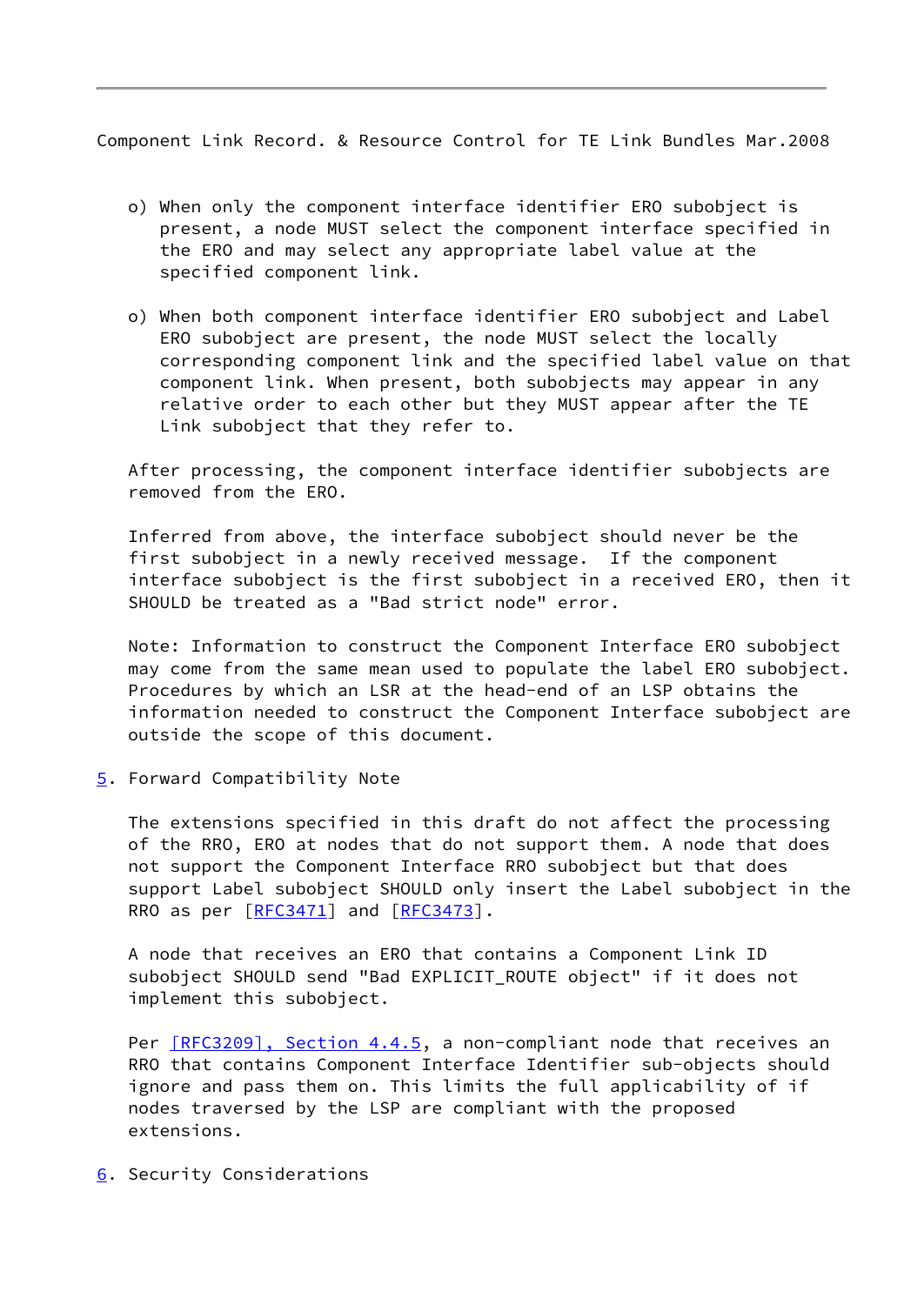This document does not introduce new security issues. The security considerations pertaining to the original RSVP protocol [\[RFC2205](https://datatracker.ietf.org/doc/pdf/rfc2205)] remain relevant.

A.Zamfir et al. - Expires September 2008 [Page 9]

<span id="page-10-1"></span>Component Link Record. & Resource Control for TE Link Bundles Mar.2008

<span id="page-10-0"></span>[7](#page-10-0). IANA Considerations

This document introduces the following RSVP protocol elements:

 o) Component Interface Identifier RRO subobject of the Record Route Object (RRO). The following Types are defined:

 Type 10 (TBD): Component Interface identifier IPv4 Type 11 (TBD): Component Interface identifier IPv6 Type 12 (TBD): Component Interface identifier Unnumbered

 o) Component Interface Identifier subobject of the Explicit Route Object (ERO). The following Types are defined:

 Type 10 (TBD): Component Interface identifier IPv4 Type 11 (TBD): Component Interface identifier IPv6 Type 12 (TBD): Component Interface identifier Unnumbered

- o) A new "Component Link Recording desired" flag (value TBD) of the LSP\_ATTRIBUTES object [\[RFC4420](https://datatracker.ietf.org/doc/pdf/rfc4420)]
- <span id="page-10-2"></span>[8](#page-10-2). References

<span id="page-10-3"></span>[8.1](#page-10-3) Normative Reference

- [RFC2205] R. Braden, et al., "Resource ReSerVation Protocol (RSVP) - Version 1, Functional Specification", [RFC 2205,](https://datatracker.ietf.org/doc/pdf/rfc2205) September 1997.
- [RFC2119] S. Bradner, "Key words for use in RFCs to Indicate Requirement Levels", [RFC 2119](https://datatracker.ietf.org/doc/pdf/rfc2119), March 1997.
- [RFC3209] D. Awduche, et al., "Extensions to RSVP for LSP Tunnels", [RFC 3209,](https://datatracker.ietf.org/doc/pdf/rfc3209) December 2001.
- [RFC3471] L. Berger, et al., "Generalized Multi-Protocol Label Switching (GMPLS) Signaling Functional Description", [RFC](https://datatracker.ietf.org/doc/pdf/rfc3471) [3471,](https://datatracker.ietf.org/doc/pdf/rfc3471) January 2003.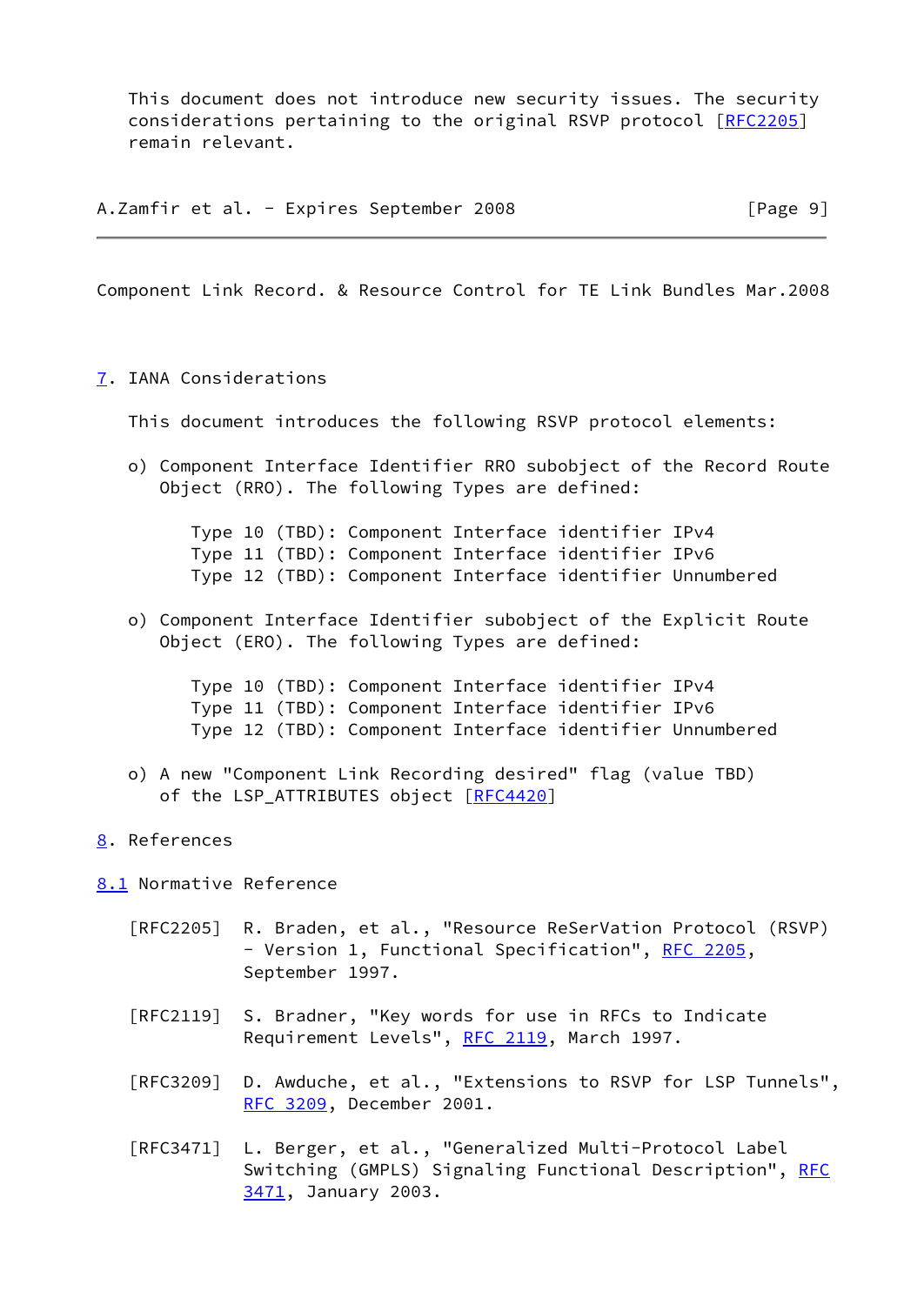- [RFC3473] L. Berger, et al., "Generalized Multi-Protocol Label Switching (GMPLS) Signaling Resource ReserVation Protocol-Traffic Engineering (RSVP-TE) Extensions", [RFC](https://datatracker.ietf.org/doc/pdf/rfc3473) [3473,](https://datatracker.ietf.org/doc/pdf/rfc3473) January 2003.
- [RFC3477] K. Kompella, et al., "Signaling Unnumbered Links in Resource ReSerVation Protocol - Traffic Engineering (RSVP-TE)", [RFC 3477,](https://datatracker.ietf.org/doc/pdf/rfc3477) January 2003.

A.Zamfir et al. - Expires September 2008 [Page 10]

<span id="page-11-1"></span>Component Link Record. & Resource Control for TE Link Bundles Mar.2008

| [RFC4201] K. Kompella, et al., "Link Bundling in MPLS Traffic |
|---------------------------------------------------------------|
| Engineering", RFC 4201, January 2003.                         |

 [RFC4420] A. Farrel, et al., "Encoding of Attributes for Multiprotocol Label Switching (MPLS) Label Switched Path (LSP) Establishment Using Resource ReserVation Protocol- Traffic Engineering (RSVP-TE)", [RFC 4420,](https://datatracker.ietf.org/doc/pdf/rfc4420) February 2006.

<span id="page-11-0"></span>[8.2](#page-11-0) Informative Reference

 [RFC3945] E. Mannie, et al., "Generalized Multi-Protocol Label Switching (GMPLS) Architecture", [RFC 3945,](https://datatracker.ietf.org/doc/pdf/rfc3945) October 2004.

<span id="page-11-2"></span>[9](#page-11-2). Author's Addresses

 Anca Zamfir Cisco Systems Inc. 2000 Innovation Dr., Kanata, Ontario, K2K 3E8 Canada. Phone: (613)-254-3484 Email: ancaz@cisco.com Zafar Ali Cisco Systems Inc. 2000 Innovation Dr., Kanata, Ontario, K2K 3E8 Canada. Phone: (613) 889-6158 Email: zali@cisco.com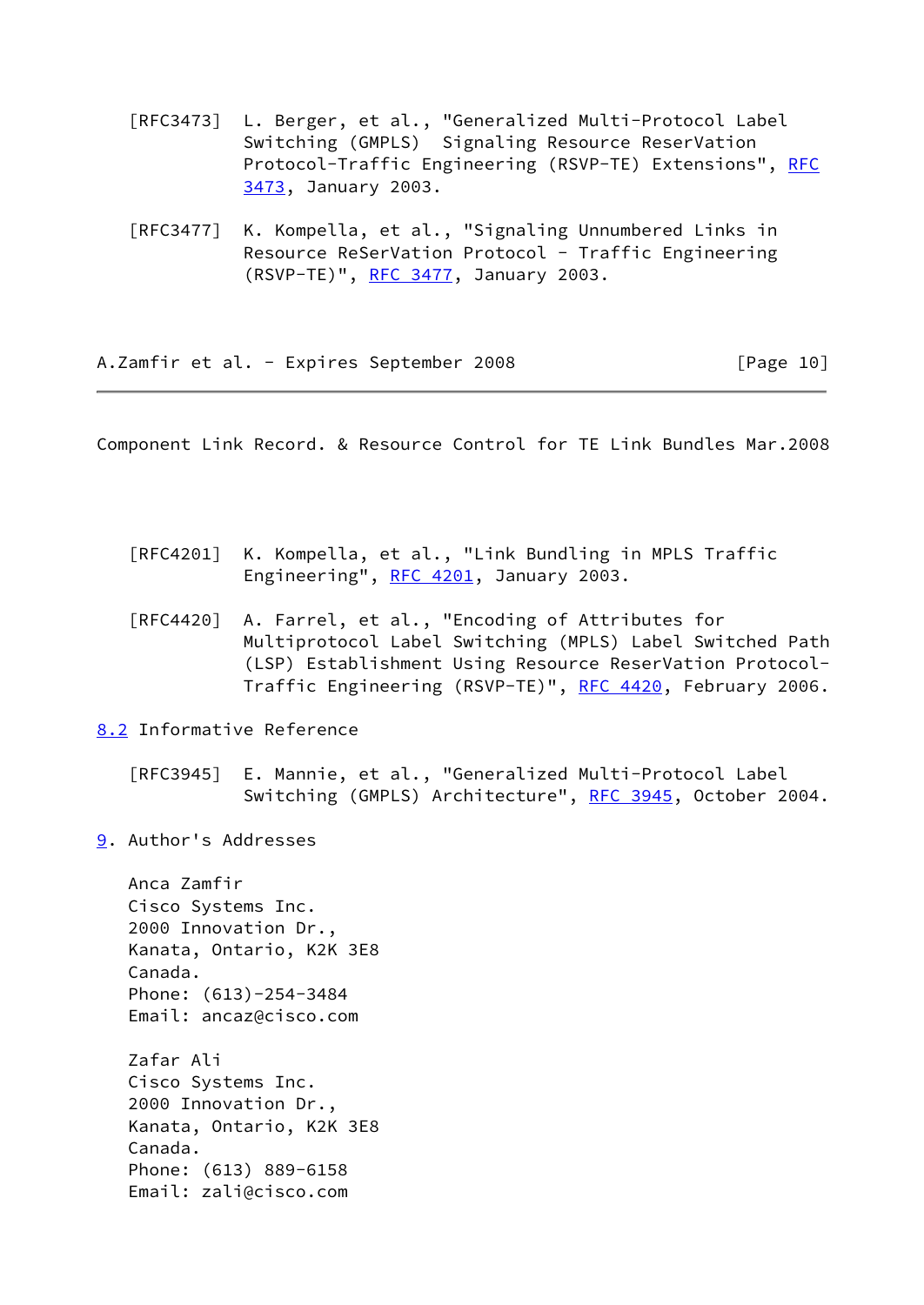Dimitri Papadimitriou Alcatel-Lucent Copernicuslaan 50 B-2018 Antwerpen Belgium Phone: +32 3 240-8491 Email: dimitri.papadimitriou@alcatel-lucent.be

A.Zamfir et al. - Expires September 2008 [Page 11]

<span id="page-12-1"></span>Component Link Record. & Resource Control for TE Link Bundles Mar.2008

<span id="page-12-0"></span>[10.](#page-12-0) Full Copyright Statement

Copyright (C) The IETF Trust (2008).

 This document is subject to the rights, licenses and restrictions contained in  $BCP$  78, and except as set forth therein, the authors retain all their rights.

 This document and the information contained herein are provided on an "AS IS" basis and THE CONTRIBUTOR, THE ORGANIZATION HE/SHE REPRESENTS OR IS SPONSORED BY (IF ANY), THE INTERNET SOCIETY, THE IETF TRUST AND THE INTERNET ENGINEERING TASK FORCE DISCLAIM ALL WARRANTIES, EXPRESS OR IMPLIED, INCLUDING BUT NOT LIMITED TO ANY WARRANTY THAT THE USE OF THE INFORMATION HEREIN WILL NOT INFRINGE ANY RIGHTS OR ANY IMPLIED WARRANTIES OF MERCHANTABILITY OR FITNESS FOR A PARTICULAR PURPOSE.

## <span id="page-12-2"></span>[11.](#page-12-2) Intellectual Property

 The IETF takes no position regarding the validity or scope of any Intellectual Property Rights or other rights that might be claimed to pertain to the implementation or use of the technology described in this document or the extent to which any license under such rights might or might not be available; nor does it represent that it has made any independent effort to identify any such rights. Information on the procedures with respect to rights in RFC documents can be